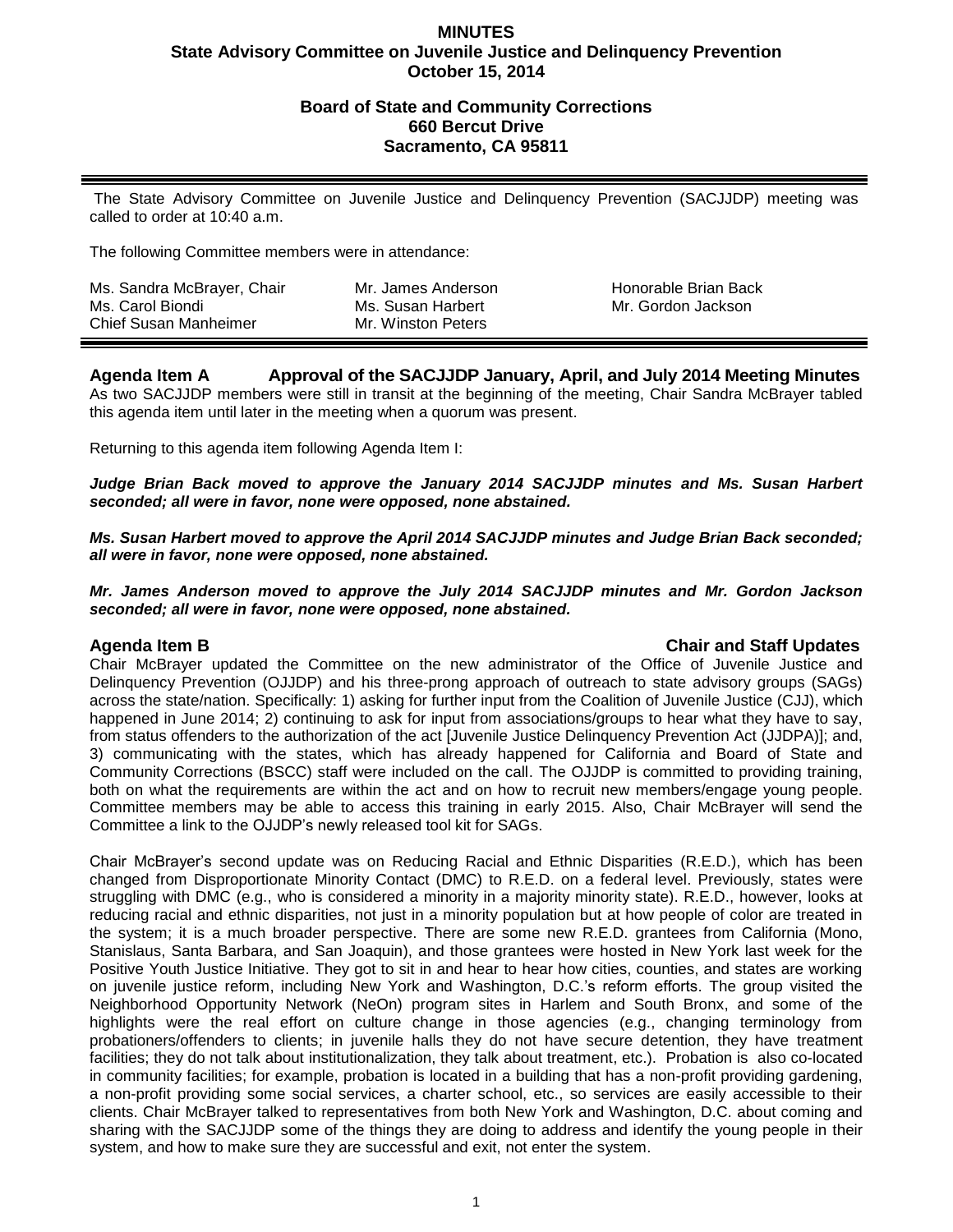Chair McBrayer then updated the Committee on the following state grants/funding opportunities:

- The Edward Byrne Memorial Justice Assistance Grant (JAG), which is due in November 2014. Historically, this grant was used by law enforcement for suppression efforts, but the focus now is both on education/prevention and law enforcement and indigent courts. It requires the formation and/or identification of a steering committee made up of both adult and juvenile providers and the sheriff and district attorney coming together to develop a plan. Large counties can apply for \$1.1 million.
- Senate Bill (SB) 81, Round 2 is out and is due on December 19, 2014. This provides \$79.2 million for juvenile institutions in California. The key thing is repurposing – looking at the needs of a facility (e.g., video conferencing, mental health, classrooms, etc.) and not necessarily building a new facility, but repurposing it to make it more community/family friendly.
- The Community Recidivism Reduction Grant is another opportunity; it is an actual allocation to counties based on their size. Key to this grant is that it has both the words 'adult' and 'juvenile,' so some of those funds can used for juvenile recidivism prevention. This is a direct allocation to each county and 95% of the funds must be allocated to community-based organizations.
- Title II Formula Grant will be expiring December 31, 2014, and an Executive Steering Committee (ESC) is being formed to choose the new purpose areas; purpose areas for the previous three years included evidence-based practices, R.E.D., etc.
- There will be a grant released on November 14, 2014 for probation departments to continue training for evidence-based practices. The grant will be small, but will afford departments the opportunity to say where they are at in their system and what product(s) they need to continue evidence-based practices and principles in their system.
- The Mentally Ill Offender Crime Reduction (MIOCR) grant provides \$18 million statewide, divided into \$9 million for juveniles and \$9 million for adults. A MIOCR ESC will be held on November 18, 2014, and they hope to make awards in June 2015.

Kathleen Howard, Executive Director of the BSCC, then talked about membership on the Committee, roles and responsibilities of the various committees, and linkages to the Board. She spoke of her commitment to maintaining the BSCC's focus and recognized the central role committees play in the work of the BSCC. She also wanted to ensure all were in agreement with the roles and responsibilities of each committee (e.g., SACJJDP, Juvenile Justice Standing Committee [JJSC], Juvenile Justice Data Working Group [JJDWG]) and wants to strengthen the linkages between the various committees and to the Board. Skipping ahead to the pepper spray discussion, Ms. Howard requested that the Committee keep her informed in this process; and if the Committee had any recommendations, that there was an opportunity for the Board to be involved in whatever way was appropriate. Ms. Howard then thanked the Committee for their dedication to this important work and opened the floor to questions:

- Chair McBrayer asked Ms. Howard if BSCC leadership was working on developing a plan for the Committee's communication with the full Board. Ms. Howard responded that she would work on a plan for a 'regular, ongoing reporting relationship' to the Board to be ready for the January 2015 SACJJDP meeting.
- Chair McBrayer raised a question related to the attendance rules for the SACJJDP if there was a way to look at attendance issues and appoint new SACJJDP members. Chair McBrayer expressed her concern regarding the non-compliance of the SACJJDP membership; that funds can and are being withheld from states that do not have the right youth membership/that there is authority to withhold a percentage of funds based on non-compliance of membership. The Committee discussed the vetting process for new members and agreed that it was important to continue this conversation, looking at the spots that are opening, and emphasizing what is at stake financially if the SACJJDP does not have the right membership. Chair McBrayer thanked Ms. Howard for her commitment to both these issues.
- Mr. Winston Peters asked about the differences between the SACJJDP and the JJSC. Ms. Howard answered that the SACJJDP is required under Title II and its members are appointed by the governor, and the JJSC is a standing committee appointed by the Board. BSCC staff explained that the SACJJDP works on state funding issues and the JJSC has those issues pertaining to state functioning (e.g., juvenile hall inspections, Title 15, regulatory issues, etc.). Chair McBrayer further shared that both committees are moving forward on some of the same issues, but there is very clear guidance for the SACJJDP in the JJDPA (e.g., compliance, grant dollars, looking at juvenile justice reform and advising both the governor and legislature, etc.) that is different from the JJSC. Chair McBrayer shared that having both committees allows the SACJJDP to work in concert with a broader group with more stakeholder input, and that the committees are working closely together to make sure each committee knows what the other is doing.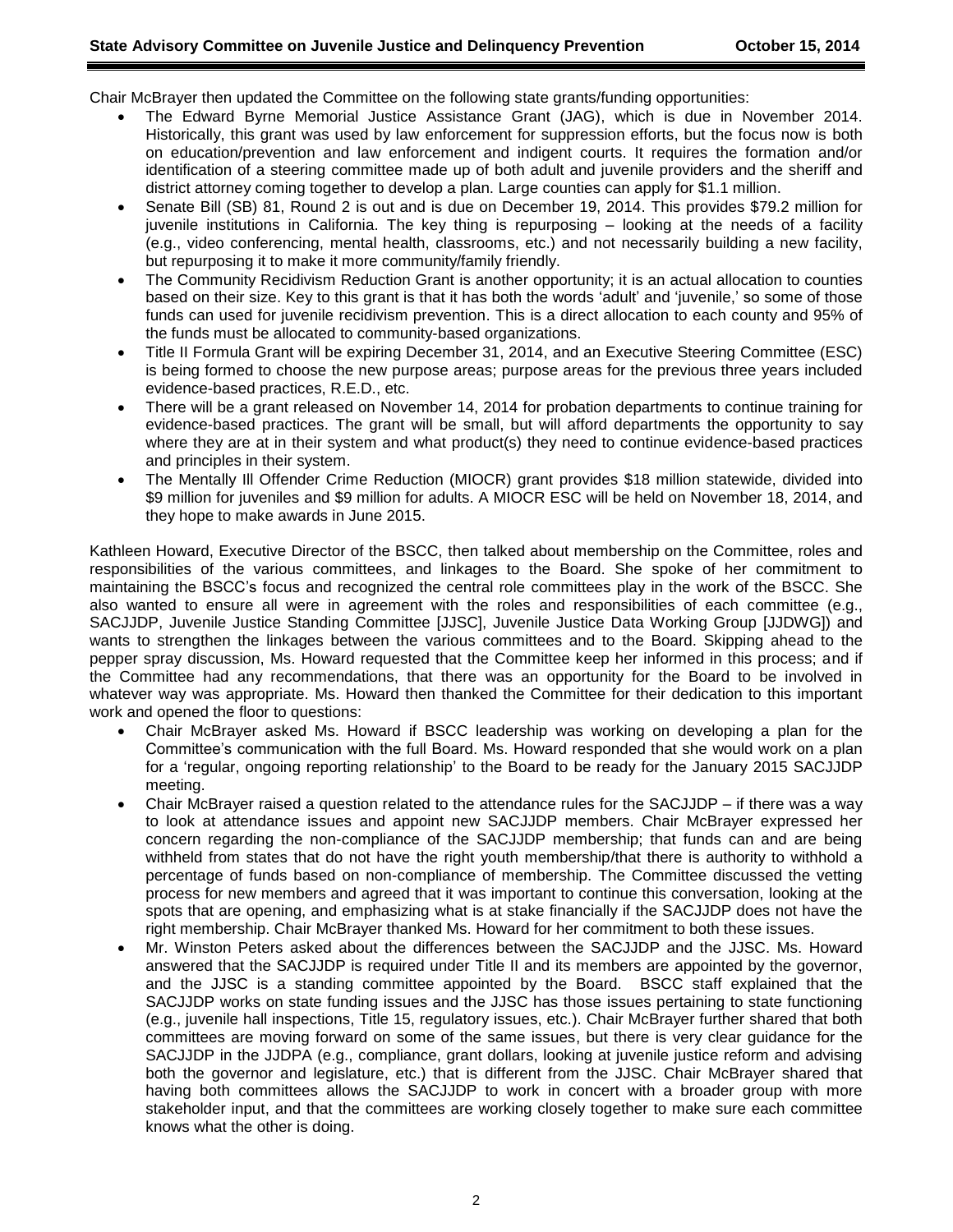## **Agenda Item C Review of Proposed Legislation for Support or Opposition**

Chair McBrayer called the Committee's attention to Assembly Bill (AB) 420, which eliminates willful defiance as an option for suspension or expulsion depending on the grade; AB 227, which states youth leaving the justice system need to be immediately enrolled into their home school (with some restrictions); SB 1111, which prohibits the involuntary immediate enrollment into court/community schools; SB 1296, which bans incarceration for truancy offenses; and AB 2607, which limits secure detention for dispositional hearings and gives guidance as to what the delay can and cannot be. She also called the Committee's attention to AB 2195 as a bill to watch as it is implemented and its effect on local communities. There was group discussion about the impact some of this legislation is already having on local communities, as well as discussion regarding school restorative justice practices and having the Committee look into incorporating these in future granting. Committee members felt there were going to be upcoming opportunities for important collaborative work.

### **Agenda Item D Reducing Racial and Ethnic Disparities Update**

Field Representative Shalinee Hunter highlighted the four new R.E.D. county grantees (Mono, San Joaquin, Santa Barbara, and Stanislaus) that were approved at the September 2014 Board meeting, and the opportunity those grantees had to travel and see the NeOn Program in New York. It was critical for those four counties to see the focus on community engagement, particularly at the beginning of their grants, and the NeOn Program is known for that aspect. The grantees had the opportunity to see how other states are working with community engagement, and the feedback from the participants has been good. Ms. Hunter will be coordinating a debrief with the grantees in three to four weeks to make sure what they learned is applied to their grants quickly, so that their community partners are involved from the beginning and are at the table when they begin looking at how to reduce racial and ethnic disparity. There was a group discussing regarding the differences between DMC and R.E.D. (e.g., 'minority' versus 'race and ethnicity' and R.E.D.'s focus on looking at disparate treatment/services) and the broader perspective this affords.

Ms. Hunter also updated the SACJJDP on the leftover funds of approximately \$300,000 that was brought back to the R.E.D. Committee, which is currently considering how best to utilize/reallocate these funds. Tentatively, they are considering regional trainings for the original 13 grantees to foster learning, sustainability, and provide technical assistance. The goal would be to give them the opportunity to come back together, talk about where they are now, and what they can do to sustain their initiative after the fact, as well as bring in the expertise needed to address trends in their counties. Ms. Hunter is researching this option currently and hopes to have a formal plan to present at the January 2015 SACJJDP meeting.

In other R.E.D. updates, Ms. Hunter shared that the BSCC is looking at putting together a small in-house workgroup to expand looking at areas they could improve internally on R.E.D. issues. Additionally, the BSCC is working with the state interagency team to deliver a pilot program with the Department Social Services using the racial impact statement. This statement is a mechanism to help staff recognize whether or not they have looked at their policies, Request for Proposals (RFP), legislation, etc., to ensure they do not have unintended consequences for the population they are trying to serve.

### **Agenda Item E Pepper Spray Policy Discussion**

Chair McBrayer prefaced this discussion with some history. Specifically, the Youth Law Center brought the overuse of pepper spray in one particular California county to the SACJJDP's attention (and recently the SACJJDP was presented with a formal complaint to the Department of Justice [DOJ] regarding this county's overuse of pepper spray). However, over the course of a year, as this conversation has continued, the SACJJDP has been encouraged to look at this issue in a broader context; it is not just about one county, but as a state (going back to the principles of juvenile justice) what are doing in terms of evidence-based practices. Less than a quarter of the states allow the use of pepper spray as a state policy in their juvenile detention facilities, and among those that do, there are limitations. It was proposed that the SACJJDP have a formal presentation to look at, through the state lens, policies, evidence-based practices, and what other states are doing. The purpose of this agenda item is to start a conversation; to look at the juvenile justice efforts at a state level and do comparison with other states – how pepper spray is used, why it is used, how California is using it versus other states, what are the advocates for and proponents against saying, etc., so the SACJJDP has a better determination on where they want to go next or if they want to develop recommendations.

Ms. Hunter then reported on the academic material she found regarding the use of pepper spray, including academic resources and research that indicates it is less useful in custody, and academic reports that discuss the use of pepper spray in a more positive light outside of custody. Essentially, pepper spray (or oleoresin capsicum [OC]) is a compound that irritates the membranes of the eyes, mouth, nose, and lungs, and is meant to incapacitate an individual; depending on the health or wellness of the individual, the impact differs. It is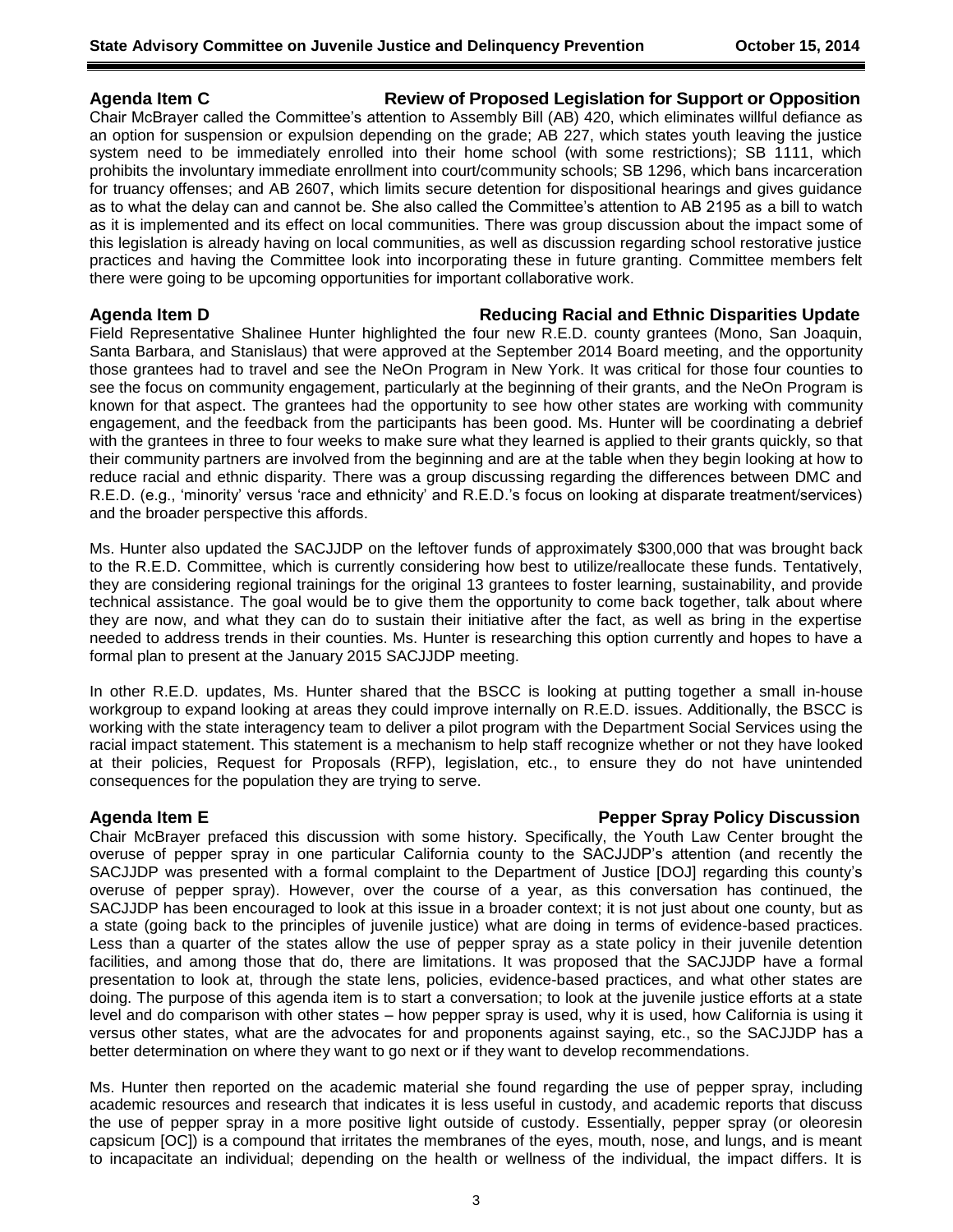typically used in the use-of-force continuum and for the safety of youth and staff. Points shared from the various data sources included:

- pepper spray is often applied as punishment rather than as a response to immediate threats of violence;
- de-escalation techniques (verbal skills) are less utilized if person is carrying pepper spray on their person;
- it cause physical and emotional pain in the youth;
- there is an emotional impact on staff when utilized;
- there is a seeming increase in staff/youth injury;
- there is an increase of suicidal behavior;
- it causes fear among youth; and,
- nearly 90% of juvenile correction facilities nationwide are not authorizing staff to carry pepper spray on their person in secure facilities (which is a different issue from if pepper spray is located in a facility/unit).

Ms. Hunter also shared that in California, the BSCC inspects for Title 15, Section 1357, Use of Force. This code states that agencies' use-of-force policy must include a system for investigation of the use of force and an administrative review, and a standardized format/procedure for reporting the type of force. The BSCC inspects to the code, so they do not have the authority to go in and say if an agency is overusing pepper spray or not, only to inspect if there is a policy on record if the agency is using it. The DOJ uses of pepper spray and has their own reporting mechanism for use of force, including pepper spray – they have same requirement as the counties. The primary argument for the use of pepper spray is that there is a cost saving/reduction in workers compensation claims (e.g., preventing custody staff injury). The argument against the use of pepper spray is that best practices emphasize verbal de-escalation techniques, and pepper spray use has been found to increase youth's violence toward others and contributes to post-traumatic stress disorder and suicidal behavior.

There was a group discussion regarding this presentation, with SACJJDP members expressing the following various concerns:

- Chair McBrayer shared that major city chiefs already have a national policy in place against the use of pepper spray on pregnant women and children, and studies have shown an increase in the use of pepper spray if it is on staff's person instead of them having to get it out of a locked cabinet.
- Chief Susan Manheimer expressed that there is a use-of-force ladder, starting with verbal de-escalation and moving to an intermediate use of force, pepper spray, before moving on to Taser, baton, and lethal force. The concern is if the intermediate use of force (pepper spray) is removed, then the baton or a physical restraint/compliance hold may be the next step after verbal de-escalation, which needs to be considered realistically in this discussion.
- Mr. Peters shared that 30 to 40% of the population have some kind of mental disorder, and that he was trying to reconcile that population and their disorders with the use of pepper spray. However, on the other hand, he was torn by the fact that if a tool was taken away that it could escalate to something else, so the Committee has to consider this also.
- Multiple SACJJDP members shared that the Committee would be remiss if they made any kind of policy statements/recommendations without input from someone in probation, but that this is an issue that needs continuing discussion by the Committee.

Chair McBrayer concluded that for the Committee to have a rounded perspective, it would have to understand both the national landscape and the California landscape, which requires more information. Also, there are questions the Committee needs answers to, starting with the national level, such as how many states allow pepper spray in their facilities and how many allow it to be carried on staff's person; and for those who have banned pepper spray, the Committee needs to look at the national research and see if there was any escalation of injury or harm/higher levels of use of force and what steps were taken if it was decided to lock up pepper spray or ban it outright. For California, the Committee needs answers on who is using it, how they are using it, are they locking it up, and to what extent it is being used, as well as what is the ethnicity/race and gender of those who are pepper sprayed. The intent of the Committee is to simply gather more information to see if this is a statewide issue or a handful of counties' issue, and if California is in line with national standards for the use of pepper spray. Ms. Hunter expressed that she needed to confer with the BSCC management team regarding the use of staff to make those inquiries, and Deputy Director Allison Ganter committed to bringing this to the BSCC's Executive Director (as far as resources, what staff can do, and what questions they can ask and how) and getting back to the Committee.

*Chair Sandra McBrayer, with the Committee's agreement, made a formal recommendation for staff as staff and/or as consultant to get information both on the national landscape and California landscape on the questions discussed earlier, with the goal of providing a better picture and including this for discussion on the agenda for the January 2015 SACJJDP meeting.*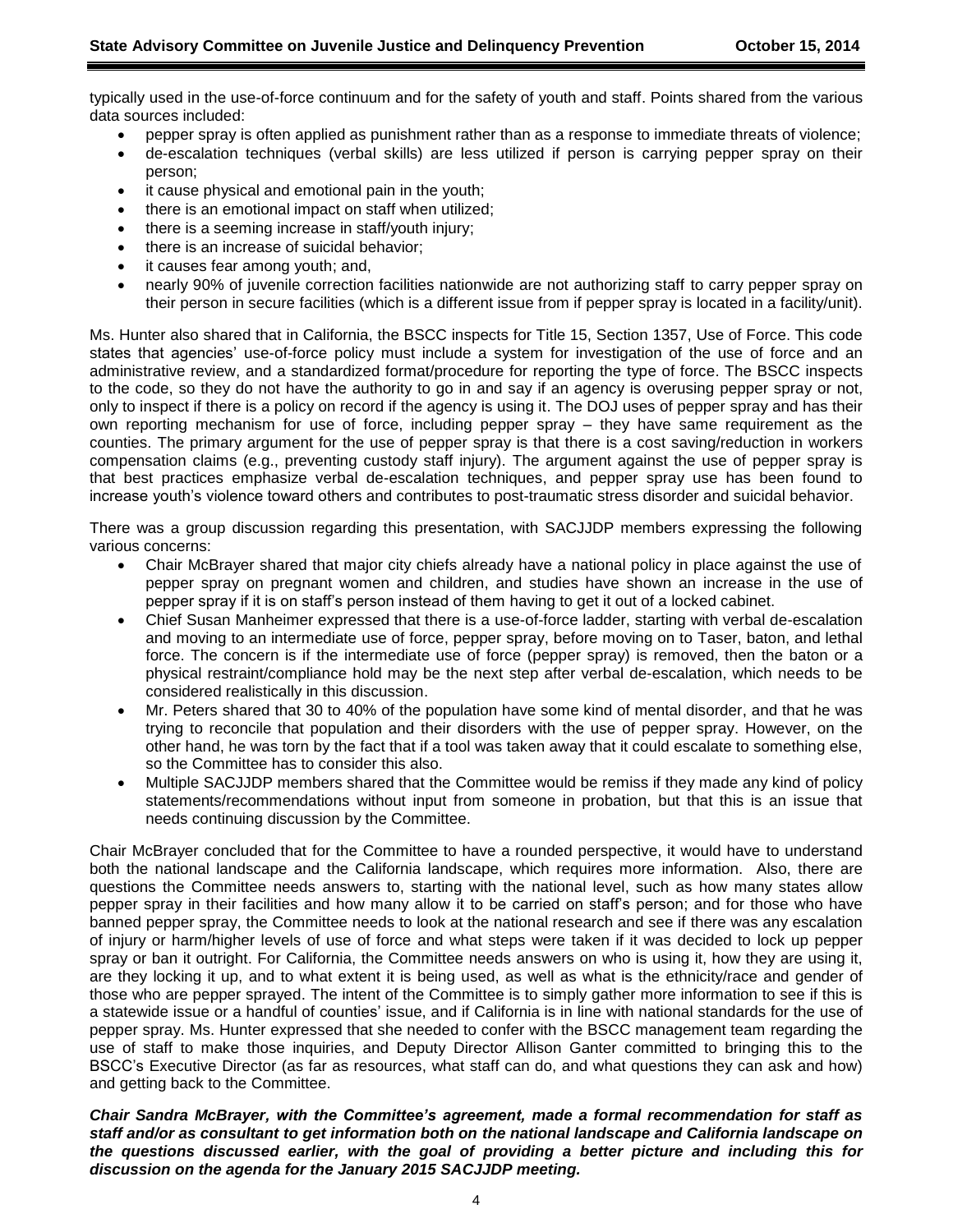## **Title II Formula Grant Request for Executive Steering Agenda Item F Committee to Develop Request for Proposals**

Ms. Hunter presented this agenda item requesting the establishment of the Title II Formula Grant ESC and approval of the associated RFP timeline. Current Title II funding is coming to an end in December 2014, and the SACJJDP was requested to appoint one member of this ESC for the RFP to administer the \$3 million in available Title II funds. The three areas will be evidence-based practices, R.E.D., and strategic support. The framework for this ESC will be systems improvement and evidence-based practices, and the ESC will have an opportunity to identify program purpose areas that fall within those categories. It is a year-long process, with three formal meetings, and the ESC will be responsible for developing the RFP as it relates to Title II funding and making sure they have the applicants they are hoping to support. Ms. Hunter requested the Committee's assistance with recommendations for the Chair and 11 members of this ESC, and reminded the Committee that all members of the ESC have to have Board approval, so she requested the Committee forward their recommendations to her.

Chair McBrayer added that the SCJJDP will be continually updated on what the Title II Formula Grant ESC is working on, and that members of the Committee were requested to provide recommendations for subject matter experts in the purpose areas to serve on the three meetings from now till October 2015.

### *The Committee nominated Judge Brian Back as chair of the Title II Formula Grant ESC and he accepted.*

### *Mr. Gordon Jackson moved to approve the RFP timeline and Chief Manheim seconded the motion; all were in favor, none were opposed.*

## **Approval to Release the Request for Applications for the Evidence-Based Practices Training Project Funded Through the Juvenile Accountability Agenda Item G Block Grant Funding in the Approximate Amount of \$250,000**

Field Representative Colleen Stoner presented this agenda item requesting approval for the Request for Applications (RFA) for the Evidence-Based Practices Training Project. In April 2014, the SACJJDP recommended the approval of approximately \$250,000 in Juvenile Accountability Block Grant (JABG) funding for this project, and the Committed recommended that an ESC be formed. Chair Sandra McBrayer and Chief Michelle Scray Brown were established as co-chairs of this ESC by the Board. An ESC was convened in August 2014, and came together to design the RFA and the rating criteria and evaluation. Projects selected through this competitive process will receive funding for training and probation staff and their juvenile justice partners to increase their skills, competency, and proficiency in implementing effective correctional practices. Areas they may seek funding include, but are not limited to, assessment tools, behavioral interventions, juvenile brain development, program evaluation, trauma-informed care, etc. All 58 counties are eligible to apply; however, probation department must be the lead, although they can invite juvenile justice stakeholders/partners into their projects. Probation departments can also apply as a region to join with colleagues in similar counties or adjoining counties. The funding period will begin on May 1, 2015, and end on June 30, 2016. The Committee previously established the following thresholds: a small county can apply for \$5,000, a medium can apply for up to \$10,000, and a large county can apply for up to \$20,000. Counties can increase their training funds if they join forces with other probation departments. Upon approval of this RFA from this Committee and the Board, it will be released on November 14, 2014 to all probation departments and associated agencies. Ms. Stoner requested the Committee's approval to release this RFA.

### *Mr. Gordon Jackson made motion to approve the release of the RFA (the second was unidentifiable on the recording of the meeting); all were in favor, none were opposed, none recused themselves.*

### **Agenda Item H Compliance Monitoring Update**

Ms. Ganter updated the Committee on the Facilities Standard and Operations (FSO) Division's compliance monitoring activity. The FSO Division inspects for three of the four core requirements of the JJDPA and is currently monitoring 1,070 facilities for compliance, ranging from police department lockups to juvenile halls and adult sheriffs' departments. Ms. Ganter summarized the 2013 Compliance Monitoring Report to the OJJDP, and shared that California is in *de minimis* compliance with the Deinstitutionalization of Status Offenders and Jail Removal core requirements. Committee members had questions on *de minimis* compliance. Ms. Ganter explained that based on its population, California gets a rate of violations, and as long as the state stays under that rate for its population, it is considered in *de minimis* (substantial) compliance. The categories are out of compliance, *de minimis* compliance, and full compliance; California is in the middle category because it is over the allowable threshold for full compliance – to be in full compliance there has to be zero violations.